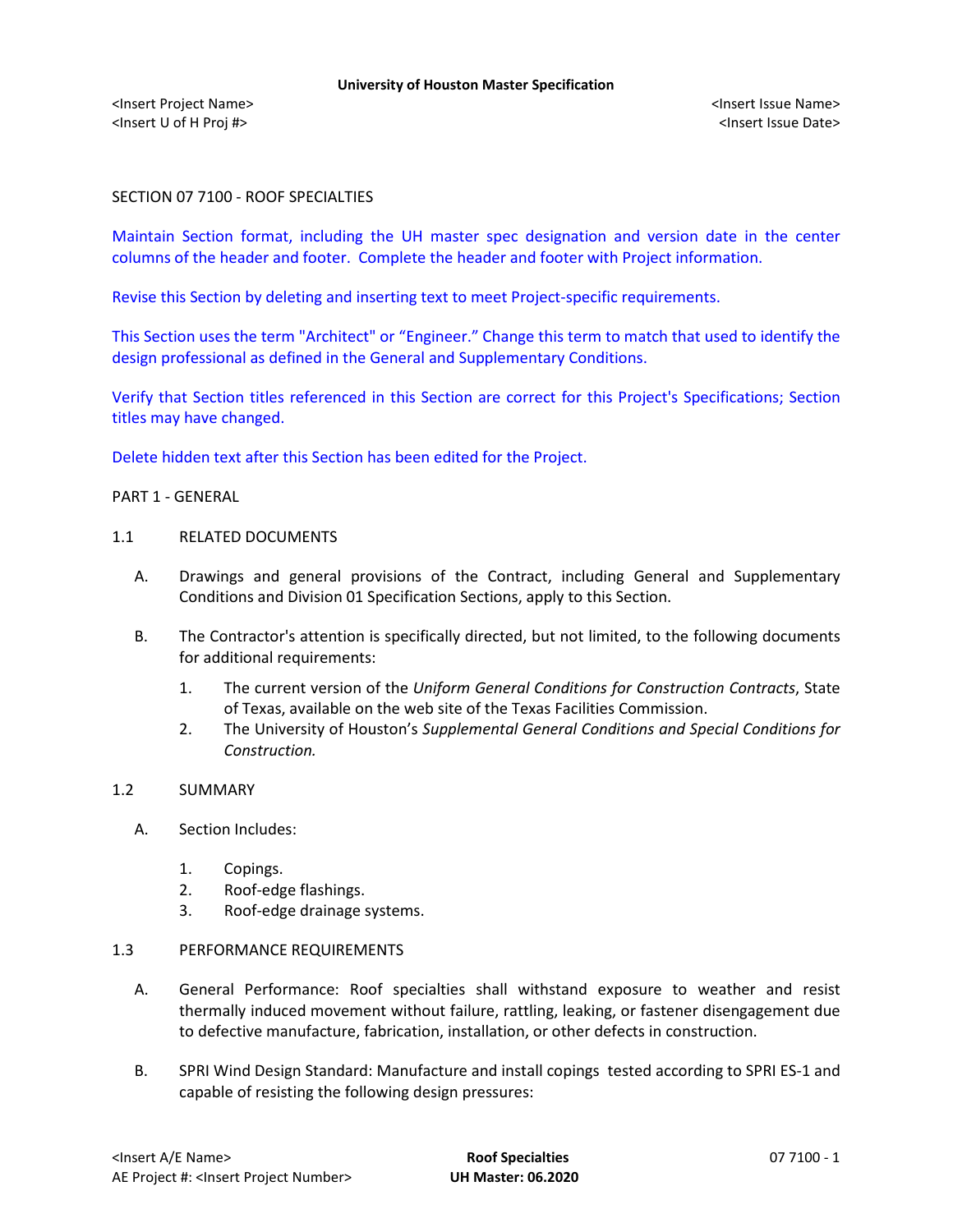- 1. Design Pressure: As indicated on Drawings .
- C. Thermal Movements: Allow for thermal movements from ambient and surface temperature changes to prevent buckling, opening of joints, hole elongation, overstressing of components, failure of joint sealants, failure of connections, and other detrimental effects. Provide clips that resist rotation and avoid shear stress as a result of thermal movements. Base calculations on surface temperatures of materials due to both solar heat gain and nighttime-sky heat loss.
	- 1. Temperature Change (Range): 120 deg F (67 deg C), ambient; 180 deg F (100 deg C) , material surfaces.

# 1.4 ACTION SUBMITTALS

A. Product Data: For each type of product indicated. Include construction details, material descriptions, dimensions of individual components and profiles, and finishes.

## Retain paragraph and associated subparagraphs below if Project is to be LEED v4 certified.

- A. LEED Action Submittals (Projects authorized for LEED certification only):
	- 1. Building Product Disclosure and Optimization:
		- a. Leadership Extraction Practices
			- 1) Extended Producer Responsibility (EPR): Submit documentation indicating that manufacturers have a take back or recycling program for the product purchased.
			- 2) Wood Products: Certified by Forest Stewardship Council or USGBC approved equivalent.
				- a) [Chain-of-Custody Certificates:](http://www.arcomnet.com/sustainable_design.aspx?topic=146) For certified wood products. Include statement of costs.
				- b) [Chain-of-Custody Qualification Data:](http://www.arcomnet.com/sustainable_design.aspx?topic=148) For manufacturer and vendor.
			- 3) Provide details of biobased material per Sustainable Agriculture Network's Sustainable Agriculture Standard or USDA certified biobased product. Indicate cost, location of extraction, manufacture, and purchase of material.
			- 4) Recycled Content: For products having recycled content, indicate percentages by weight of post-consumer and pre-consumer recycled content.
				- a) Include statement indicating costs for each product having recycled content.
		- b. Sourcing of Raw Materials: For products that are required to comply with requirements for regional materials, indicating location of material manufacturer and point of extraction, harvest, or recovery for each raw material.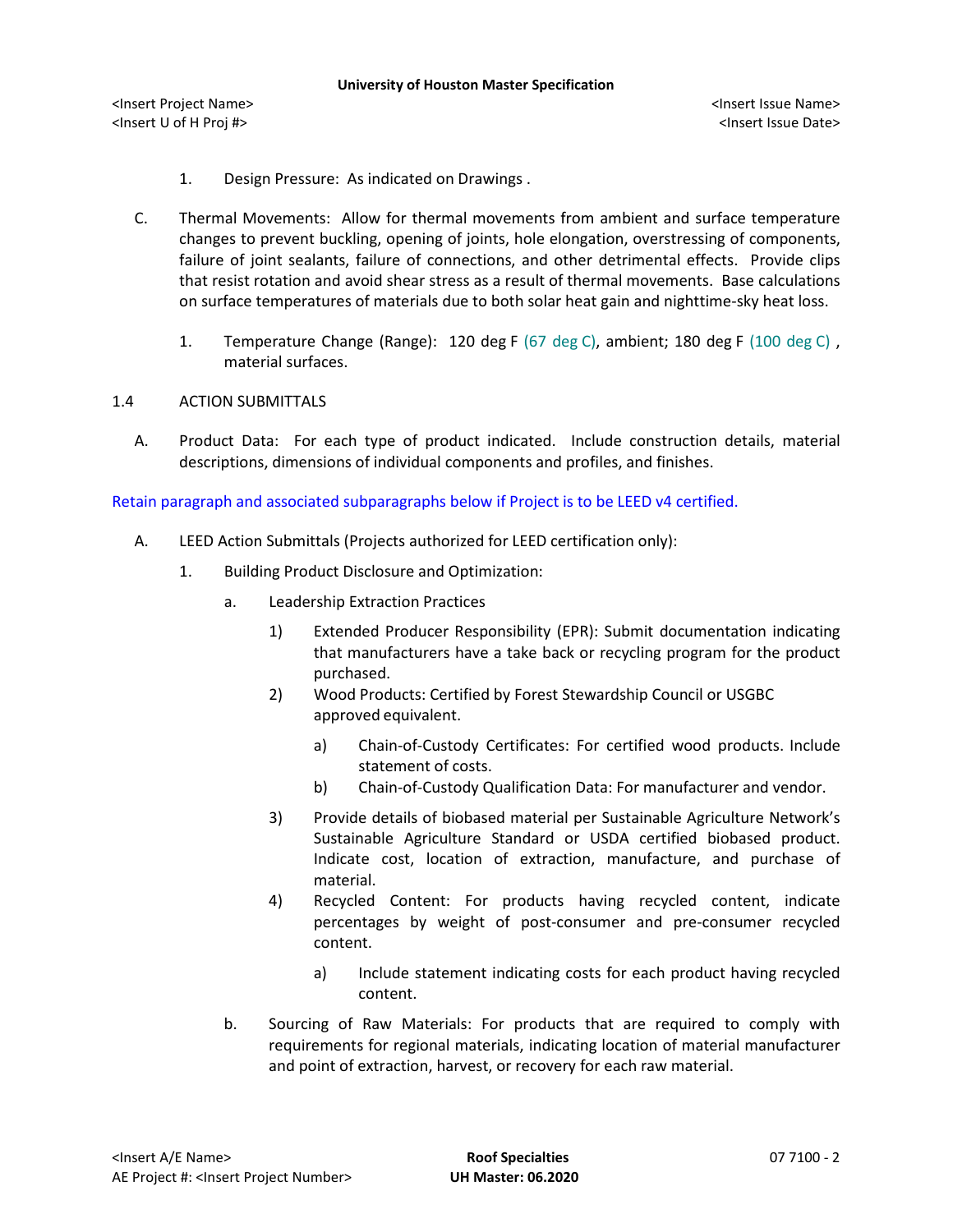- 1) Include statement indicating distance to Project, cost for each regional material and the fraction by weight that is considered regional.
- 2) Product Certificates: For materials manufactured within 100 miles of Project, indicating location of material manufacturer and point of extraction, harvest, or recovery for each raw material. Include distance to Project and cost for each raw material.
- 2. Indoor Environmental Quality, Low Emitting Materials: Building Products must be tested and compliant with the California Department of Public-Health (CDPH) Standard Method V1.1-2010, using the applicable exposure scenario.
	- a. Paints, and Coatings: For wet applied on site products, include printed statement of VOC content, showing compliance with the applicable VOC limits of the California Air Resources Board (CARB) 2007, Suggested Control Measure (SCM) for Architectural Coatings, or the South Coast Air Quality Management District (SCAQMD) Rule 1113, effective June 3,-2011.
	- b. Adhesives and Sealants: For wet applied on site products, submit printed statement showing compliance with the applicable chemical content requirements of SCAQMD Rule 1168, effective July 1, 2005 and rule amendment date of January 7, 2005.
		- 1) Product Data: For installation adhesives, indicating VOC content.
	- c. Alternative tests for VOC above include ASTM D2369-10; ISO 11890 part 1; ASTM D6886-03; or ISO 11890-2.
	- d. Methylene Chloride and perchloroethylene may not be added to paints, coating, adhesive or sealants.
	- e. Composite Wood: Submit documentation showing that wood used in the project has low formaldehyde emissions that meet the California Air Resources Board ATCM for formaldehyde requirements for ultra-low emitting formaldehyde (ULEF) resins or no added formaldehyde resins.
	- f. Provide General Emissions Evaluation certificates for adhesives, sealants showing compliance with California Department of Public Health v1.1 emissions testing or equivalent.
- 3. Laboratory Test Reports: For installation adhesives indicating compliance with requirements for low-emitting materials.
- B. Shop Drawings: For roof specialties. Include plans, elevations, expansion-joint locations, keyed details, and attachments to other work. Distinguish between plant- and field-assembled work. Include the following:
	- 1. Details for expansion and contraction; locations of expansion joints, including direction of expansion and contraction.
	- 2. Pattern of seams and layout of fasteners, cleats, clips, and other attachments.
	- 3. Details of termination points and assemblies, including fixed points.
	- 4. Details of special conditions.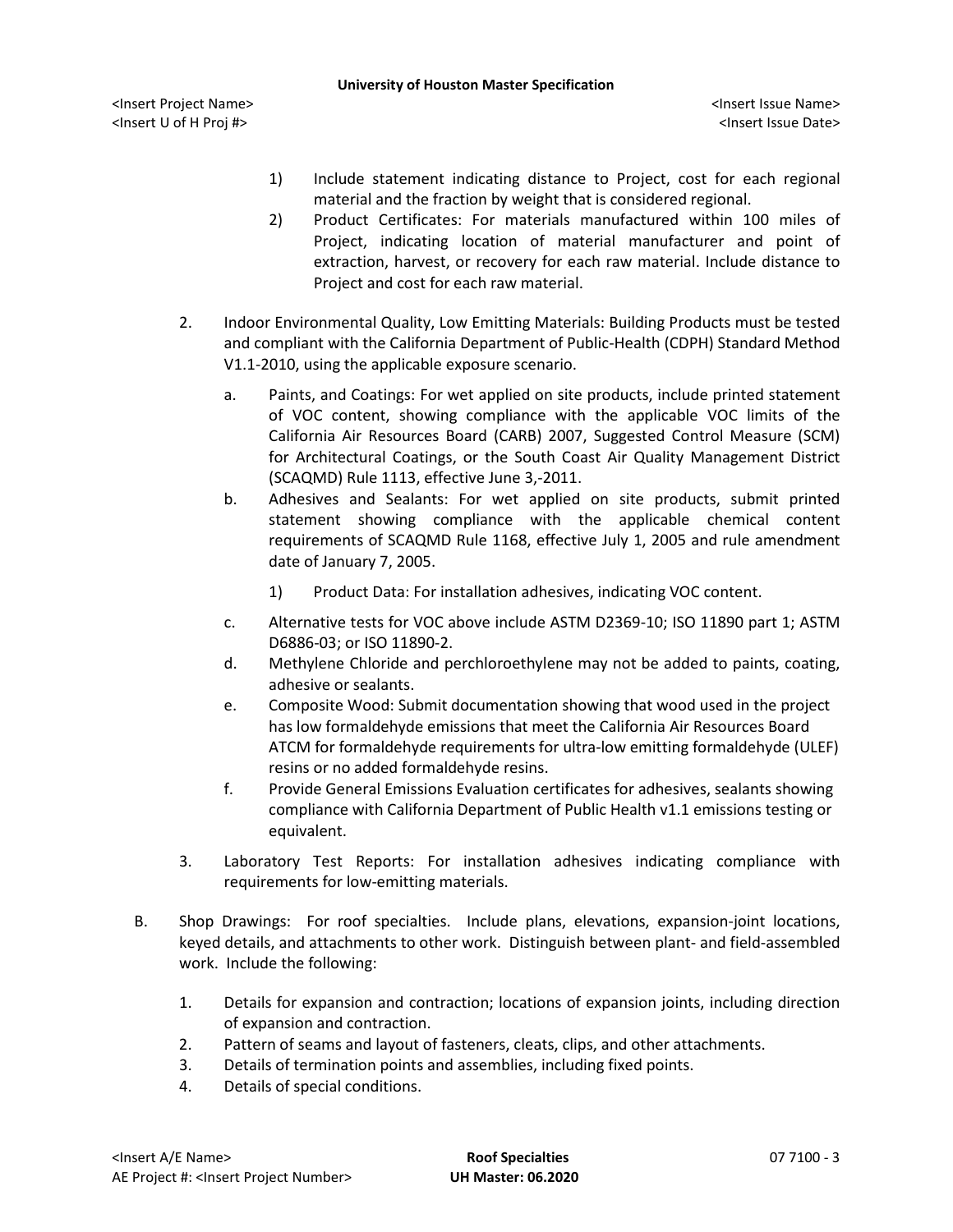- 5. Include laps and splice details.
- C. Samples for Initial Selection: For each type of roof specialty indicated with factory-applied color finishes.
- 1.5 INFORMATIONAL SUBMITTALS
	- A. Product Test Reports: Based on evaluation of comprehensive tests performed by a qualified testing agency, for copings and roof-edge flashings. Certification letter should be submitted, verifying ANSI SPRI ES1 requirements have been met

Retain paragraph and associated subparagraphs below if Project is to be LEED v4 certified.

- B. LEED Informational Submittals:
	- 1. Building Product Disclosure and Optimization Sourcing of Raw Materials:
		- a. Raw Material Sources and Extraction Reporting: Submit Raw materials supplier corporate Sustainability Reports (CSRs); documenting responsible extraction; including extraction locations, long term ecologically responsible land use, commitment to reducing environmental harms from extraction and manufacturing processes, and a commitment to meeting applicable standards or programs that address responsible sourcing criteria
			- 1) Submit manufacturers' self-declared reports
			- 2) Submit third party verified corporate sustainability reports (CSR) using one of the following frameworks"
				- a) Global Reporting Initiative (GRI) Sustainability Report
				- b) Organization for Economic Co-operation and Development (OECD)
				- c) Guidelines for Multinational Enterprises
				- d) UN Global Compact
				- e) ISO 26000
				- f) USGBC approved program.
	- 2. Building Product Disclosure and Optimization Material Ingredients
		- a. Material Ingredient Optimization: Submit manufacturer's Environmental Product Declaration (EPD) or at least one of the following:
			- 1) GreenScreen V1.2 Benchmark: Third party report prepared by a licensed GreenScreen List Translator, or a full GreenScreen Assessment.
			- 2) Cradle to Cradle: Manufacturer's published literature for the product bearing the Cradle to Cradle logo.
			- 3) International Alternative Compliance Path REACH Optimization
			- 4) Declare: Manufacturer's completed Product Declaration Form
			- 5) Other programs approved by USGBC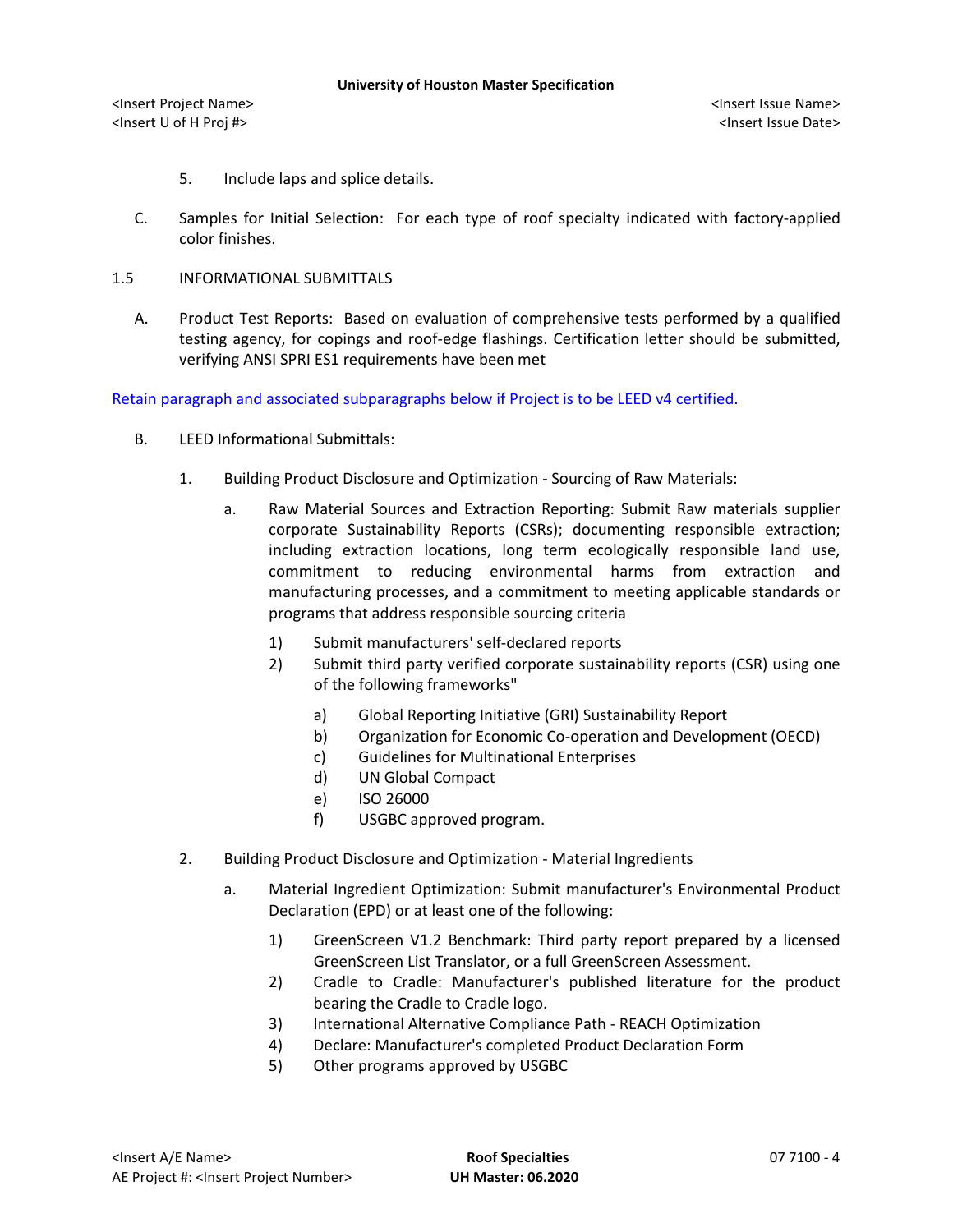- b. Product Manufacturer Supply Chain Optimization: Submit documentation from manufacturers for products that go beyond material ingredient optimization as follows:
	- 1) Are sourced from product manufacturers who engage in validated and robust safety, health, hazard, and risk programs which at a minimum document at least 99 percent (by weight) of the ingredients used to make the building product or building material, and
	- 2) Are sourced from product manufacturers with independent third party verification of their supply chain that at a minimum verifies:
		- a) Processes are in place to communicate and transparently prioritize chemical ingredients along the supply chain according to available hazard, exposure and use information to identify those that require more detailed evaluation
		- b) Processes are in place to identify, document, and communicate information on health, safety and environmental characteristics of chemical ingredients
		- c) Processes are in place to implement measures to manage the health, safety and environmental hazard and risk of chemical ingredients
		- d) Processes are in place to optimize health, safety and environmental impacts when designing and improving chemical ingredients
		- e) Processes are in place to communicate, receive and evaluate chemical ingredient safety and stewardship information along the supply chain
		- f) Safety and stewardship information about the chemical ingredients is publicly available from all points along the supply chain.
- C. Warranty: Sample of special warranty.
- 1.6 CLOSEOUT SUBMITTALS
	- A. Maintenance Data: For roofing specialties to include in maintenance manuals.
- 1.7 QUALITY ASSURANCE
	- A. Mockups: Build mockups to verify selections made under sample submittals and to demonstrate aesthetic effects and set quality standards for fabrication and installation.
		- 1. Build mockup of typical conditions at either a standalone mockup or on the building that, once accepted, can be included in the construction of the Project.
	- B. Manufacturer: Specialized in manufacturing the type of roof specialities specified in this section with a minimum of five years documented successful experience and with facilities capable of meeting requirements of the Contract Documents as a single-source responsibility and warranty.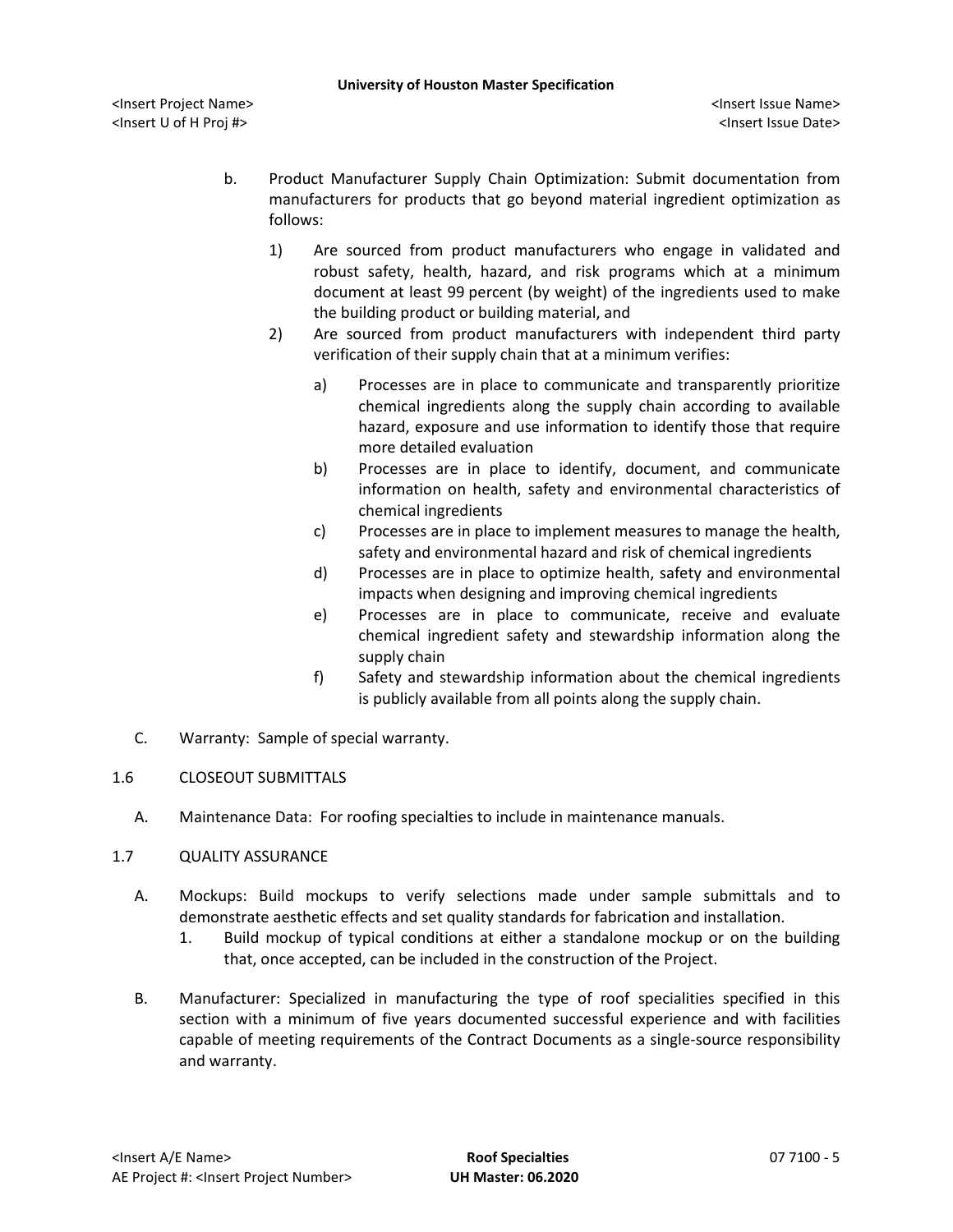- C. Preinstallation Conference: Conduct conference at Project site.
	- 1. Examine substrate conditions for compliance with requirements, including flatness and attachment to structural members.
	- 2. Review special roof details, roof drainage, and condition of other construction that will affect roof specialities.
- 1.8 DELIVERY, STORAGE, AND HANDLING
	- A. Do not store roof specialties in contact with other materials that might cause staining, denting, or other surface damage. Store roof specialties away from uncured concrete and masonry.
	- B. Protect strippable protective covering on roof specialties from exposure to sunlight and high humidity, except to extent necessary for the period of roof specialties installation.

## 1.9 WARRANTY

- A. Special Warranty on Painted Finishes: Manufacturer's standard form in which manufacturer agrees to repair finish or replace roof specialties that show evidence of deterioration of factory-applied finishes within specified warranty period.
	- 1. Fluoropolymer Finish: Deterioration includes, but is not limited to, the following:
		- a. Color fading more than 5 Hunter units when tested according to ASTM D 2244.
		- b. Chalking in excess of a No. 8 rating when tested according to ASTM D 4214.
		- c. Cracking, checking, peeling, or failure of paint to adhere to bare metal.
	- 2. Finish Warranty Period: 20 years from date of Substantial Completion.

### PART 2 - PRODUCTS

### 2.1 EXPOSED METALS

- A. Aluminum Extrusions: ASTM B 221 (ASTM B 221M), alloy and temper recommended by manufacturer for type of use and finish indicated, finished as follows:
	- 1. Exposed High-Performance Organic Finish: Prepare, pretreat, and apply coating to exposed metal surfaces to comply with coating and resin manufacturers' written instructions.
		- a. Three-Coat Fluoropolymer: AAMA 2605. System consisting of primer, fluoropolymer color coat, and clear fluoropolymer topcoat, with both color coat and clear topcoat containing not less than 70 percent PVDF resin by weight.
	- 2. Clear Anodic Finish, Coil Coated: AAMA 611, AA-M12C22A41, Class I, 0.018 mm or thicker.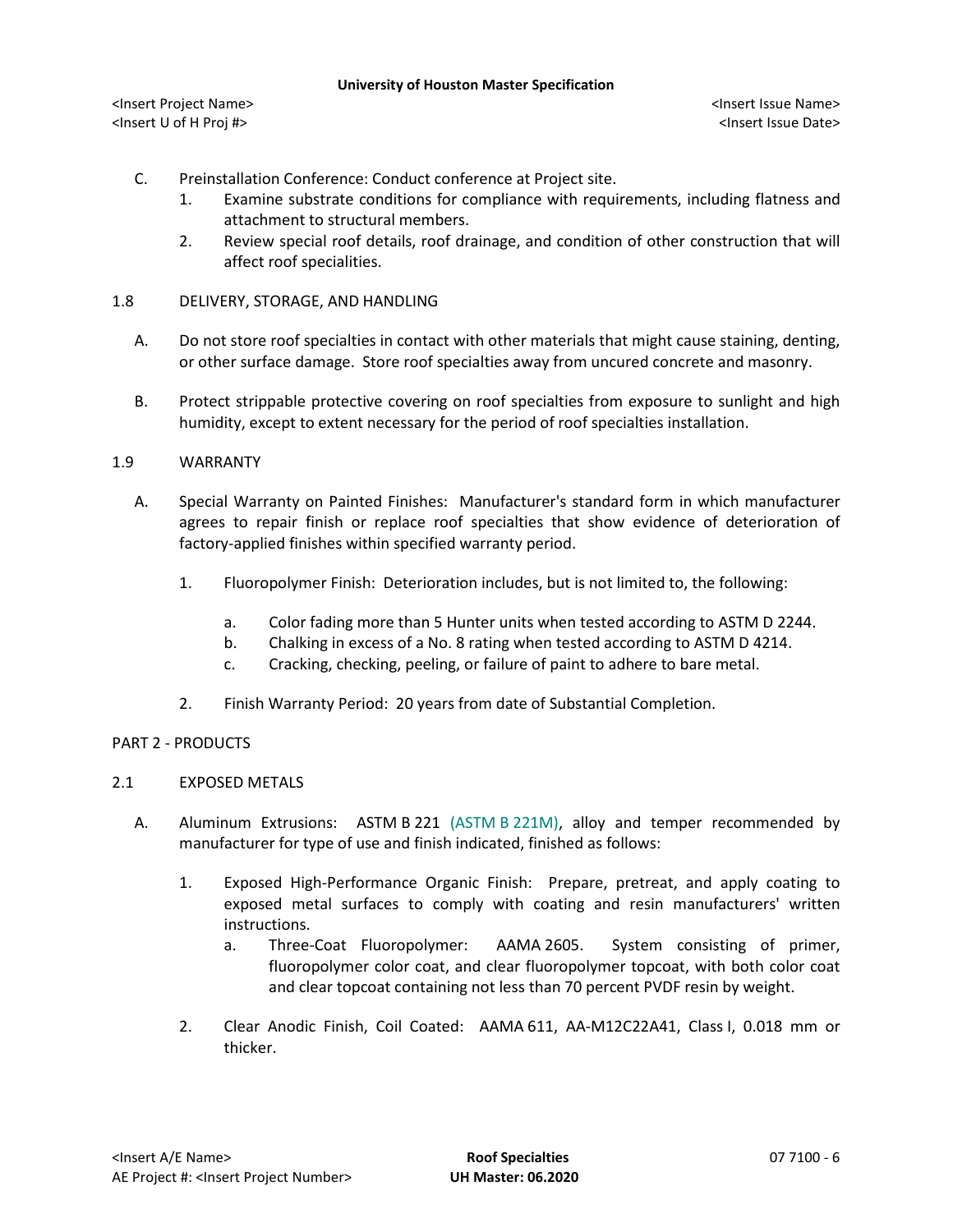# 2.2 MISCELLANEOUS MATERIALS

- A. General: Provide materials and types of fasteners, protective coatings, sealants, and other miscellaneous items required by manufacturer for a complete installation.
- B. Fasteners: Manufacturer's recommended fasteners, suitable for application and designed to meet performance requirements. Furnish the following unless otherwise indicated:
	- 1. Exposed Penetrating Fasteners: Gasketed screws with hex washer heads matching color of sheet metal.
	- 2. Fasteners for Aluminum: Aluminum or Series 300 stainless steel.
	- 3. Fasteners for Zinc-Coated (Galvanized) Steel Sheet: Series 300 stainless steel or hot-dip zinc-coated steel according to ASTM A 153/A 153M or ASTM F 2329.
- C. Elastomeric Sealant: ASTM C 920, elastomeric silicone polymer sealant of type, grade, class, and use classifications required by roofing-specialty manufacturer for each application.
- D. Butyl Sealant: ASTM C 1311, single-component, solvent-release butyl rubber sealant; polyisobutylene plasticized; heavy bodied for hooked-type expansion joints with limited movement.
- E. Bituminous Coating: ASTM D-312, Type IV extra steep asphalt.
- F. Asphalt Roofing Cement: ASTM D 4586, asbestos free, of consistency required for application.
- 2.3 COPINGS
	- A. Copings: Formed aluminum, 0.063 inch thick, shaped as indicated, including special supports spaced at 24 inches on center. Include cover plates to conceal and weather seal joints and attachment flanges.
		- 1. Manufacturers: Subject to compliance with requirements, provide products by one of the following :
		- 2. [Basis-of-Design Product:](http://www.specagent.com/LookUp/?ulid=5158&mf=04&src=wd) Subject to compliance with requirements, provide product indicated on Drawings or comparable product by one of the following:
			- a. [Architectural Products Company.](http://www.specagent.com/LookUp/?uid=123456801076&mf=04&src=wd)
			- b. [Petersen Aluminum Corporation.](http://www.specagent.com/LookUp/?uid=123456801088&mf=04&src=wd)
			- c. Substitutions: See Section 01 2500 "Substitution Procedures."
		- 3. Coping-Cap Material: Formed aluminum, 0.063 inch (1.60 mm) thick, thickness as required to meet performance requirements .
			- a. Finish: Three-coat fluoropolymer.
			- b. Color: As selected by Architect from manufacturer's full range .
		- 4. Corners: Factory mitered and continuously welded. No joints within 24 inches of corner.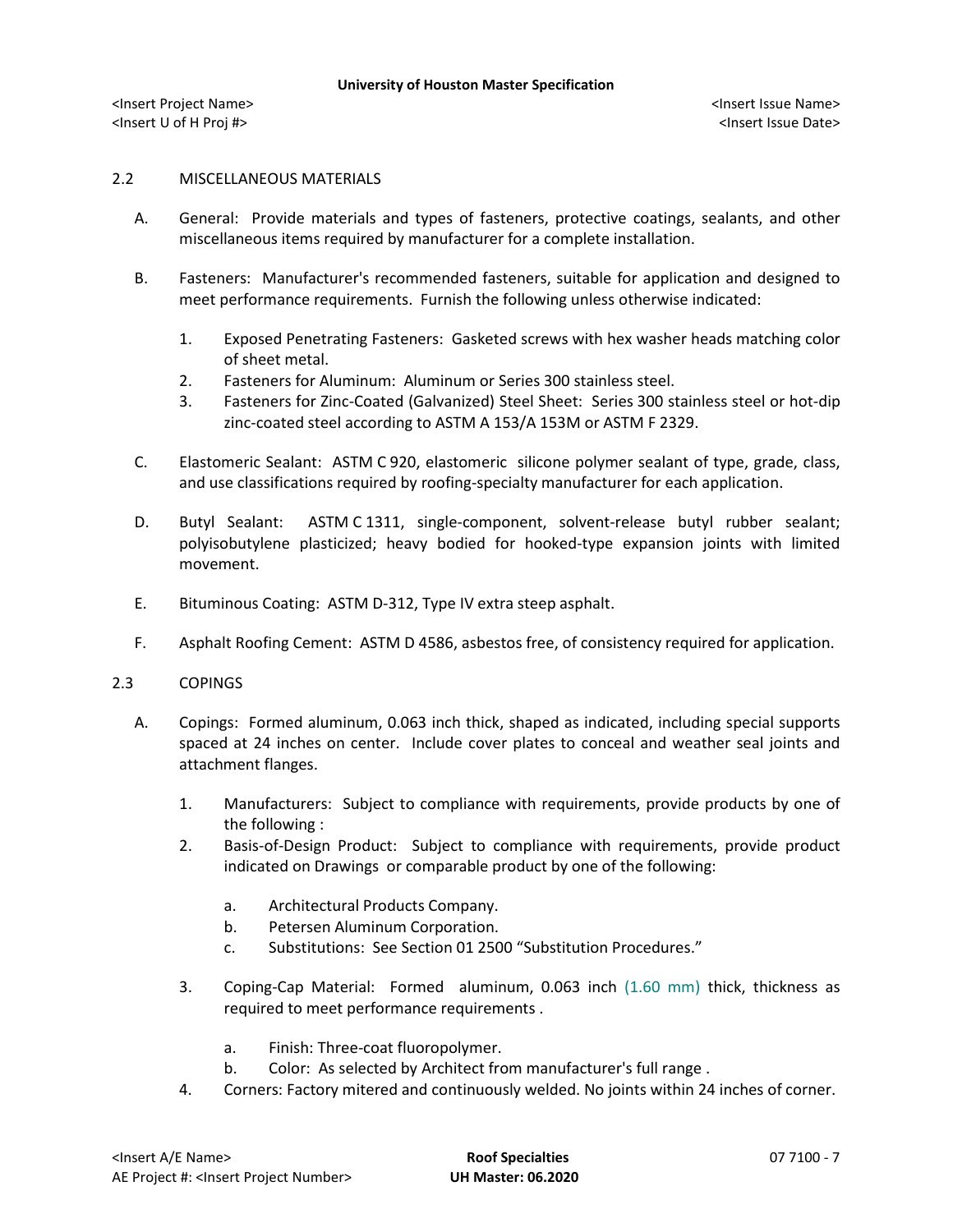- 5. Coping Cap attachment method : Face leg hooked to continuous cleat with back leg fastener exposed, fabricated from coping cap material.
- 6. Face Leg Cleats: Concealed, continuous stainless steel.
- B. One-Piece Gravel Stops: Manufactured, one-piece, metal gravel stop in section lengths not exceeding 12 feet (3.6 m) , with a horizontal flange and vertical leg, drain-through fascia terminating in a drip edge, and concealed splice plates of same material, finish, and shape as gravel stop. Provide matching corner units.
	- 1. Manufacturers: Subject to compliance with requirements, provide products by one of the following :
	- 2. [Basis-of-Design Product:](http://www.specagent.com/LookUp/?ulid=5162&mf=04&src=wd) Subject to compliance with requirements, provide product indicated on Drawings or comparable product by one of the following:
		- a. [Architectural Products Company.](http://www.specagent.com/LookUp/?uid=123456801107&mf=04&src=wd)
		- b. [Petersen Aluminum Corporation.](http://www.specagent.com/LookUp/?uid=123456801117&mf=04&src=wd)
		- c. Substitutions: See Section 01 2500 "Substitution Procedures."
- 2.4 GENERAL FINISH REQUIREMENTS
	- A. Comply with NAAMM's "Metal Finishes Manual for Architectural and Metal Products" for recommendations for applying and designating finishes.
	- B. Protect mechanical and painted finishes on exposed surfaces from damage by applying a strippable, temporary protective covering before shipping.
	- C. Appearance of Finished Work: Noticeable variations in same piece are not acceptable. Variations in appearance of adjoining components are acceptable if they are within the range of approved Samples and are assembled or installed to minimize contrast.

# PART 3 - EXECUTION

### 3.1 EXAMINATION

- A. Examine substrates, areas, and conditions, with Installer present, to verify actual locations, dimensions, and other conditions affecting performance of the Work.
- B. Examine walls, roof edges, and parapets for suitable conditions for roof specialties.
- C. Verify that substrate is sound, dry, smooth, clean, sloped for drainage, and securely anchored.
- D. Proceed with installation only after unsatisfactory conditions have been corrected.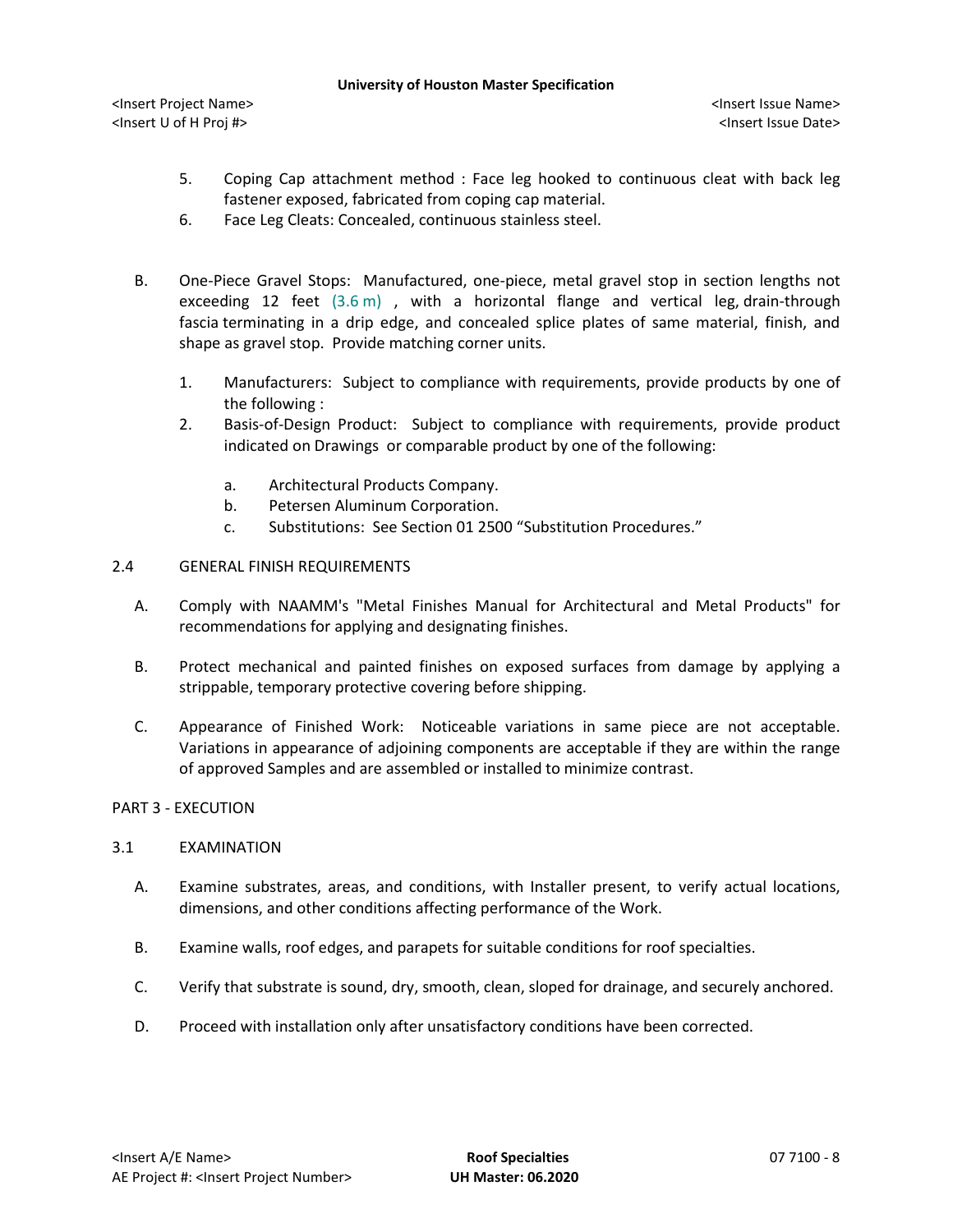# 3.2 UNDERLAYMENT INSTALLATION

- A. Felt Underlayment: Install with adhesive for temporary anchorage to minimize use of mechanical fasteners under roof specialties. Apply in shingle fashion to shed water, with lapped joints of not less than 2 inches (50 mm).
- B. Self-Adhering Sheet Underlayment: Install wrinkle free. Apply primer if required by underlayment manufacturer. Comply with temperature restrictions of underlayment manufacturer for installation; use primer rather than nails for installing underlayment at low temperatures. Apply in shingle fashion to shed water. Overlap edges not less than 3-1/2 inches (90 mm). Roll laps with roller. Cover underlayment within 14 days.

## 3.3 INSTALLATION, GENERAL

- A. General: Install roof specialties according to manufacturer's written instructions. Anchor roof specialties securely in place, with provisions for thermal and structural movement. Use fasteners, solder, protective coatings, separators, sealants, and other miscellaneous items as required to complete roof-specialty systems.
	- 1. Install roof specialties level, plumb, true to line and elevation; with limited oil-canning and without warping, jogs in alignment, buckling, or tool marks.
	- 2. Provide uniform, neat seams with minimum exposure of solder and sealant.
	- 3. Install roof specialties to fit substrates and to result in watertight performance. Verify shapes and dimensions of surfaces to be covered before manufacture.
	- 4. Torch cutting of roof specialties is not permitted.
	- 5. Do not use graphite pencils to mark metal surfaces.
- B. Metal Protection: Protect metals against galvanic action by separating dissimilar metals from contact with each other or with corrosive substrates by painting contact surfaces with bituminous coating or by other permanent separation as recommended by manufacturer.
	- 1. Coat concealed side of stainless-steel roof specialties with bituminous coating where in contact with wood, ferrous metal, or cementitious construction.
	- 2. Underlayment: Where installing metal flashing directly on cementitious or wood substrates, install a course of self-adhering, high-temperature sheet underlayment .
	- 3. Bed flanges in thick coat of asphalt roofing cement where required by manufacturers of roof specialties for waterproof performance.
- C. Expansion Provisions: Allow for thermal expansion of exposed roof specialties.
	- 1. Space movement joints at a maximum of 12 feet (3.6 m) with no joints within 30 inches of corners or intersections unless otherwise shown on Drawings. Dimension of shortest leg from inside corner shall be a minimum of 18 inches.
	- 2. When ambient temperature at time of installation is between 40 and 70 deg F (4 and 21 deg C), set joint members for 50 percent movement each way. Adjust setting proportionately for installation at higher ambient temperatures.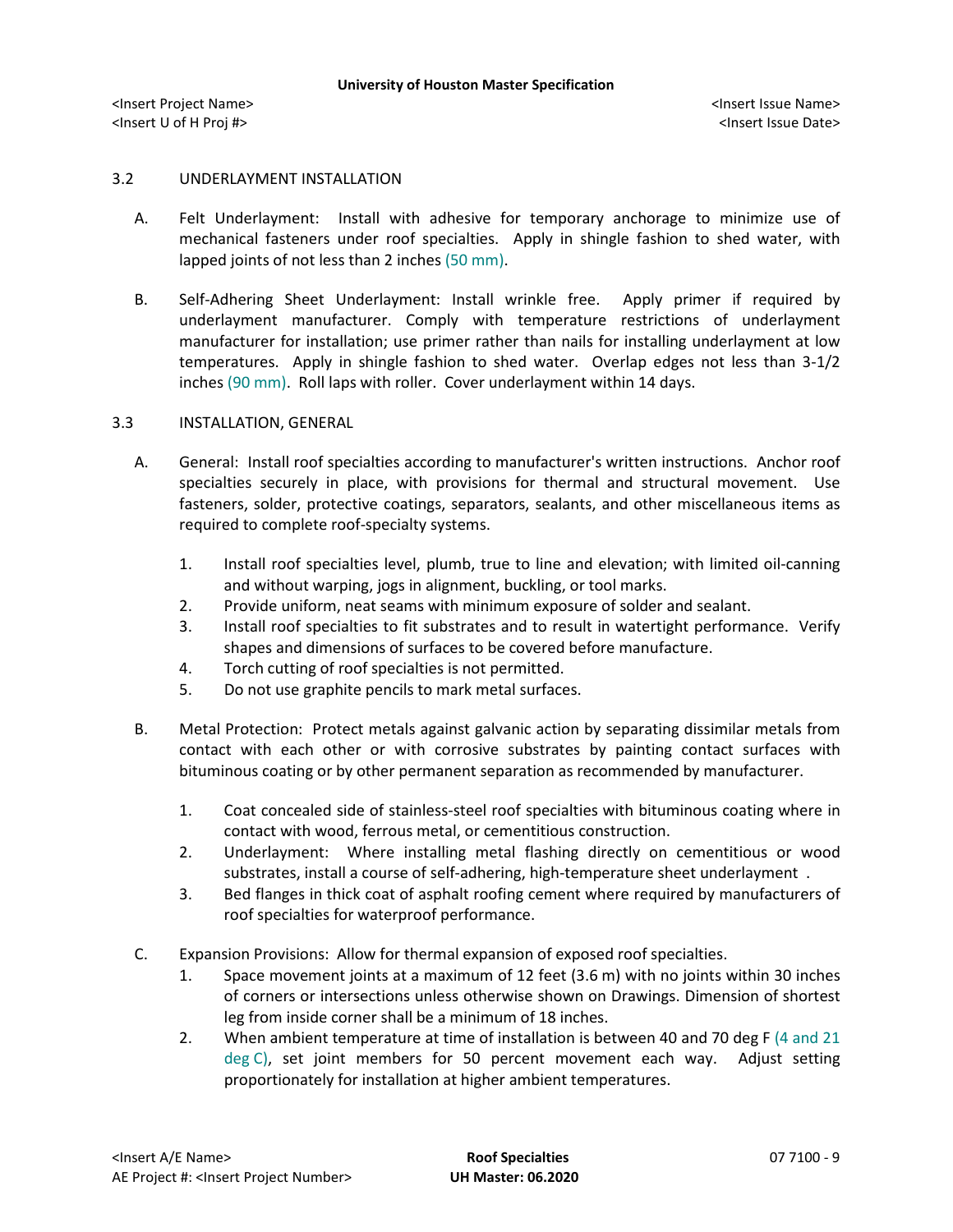- D. Fastener Sizes: Use fasteners of sizes that will penetrate substrate not less than recommended by fastener manufacturer to achieve maximum pull-out resistance .
- E. Seal joints with elastomeric or butyl sealant as required by roofing-specialty manufacturer.
- F. Seal joints as required for watertight construction. Place sealant to be completely concealed in joint. Do not install sealants at temperatures below 40 deg F (4 deg C).
- G. Soldered Joints: Clean surfaces to be soldered, removing oils and foreign matter. Pre-tin edges of sheets to be soldered to a width of 1-1/2 inches (38 mm) except reduce pre-tinning where pre-tinned surface would show in completed Work. Tin edges of uncoated copper sheets using solder for copper. Do not use torches for soldering. Heat surfaces to receive solder and flow solder into joint. Fill joint completely. Completely remove flux and spatter from exposed surfaces.

## 3.4 COPING INSTALLATION

- A. Install cleats, anchor plates, and other anchoring and attachment accessories and devices with concealed fasteners.
- B. Anchor copings to meet performance requirements.
	- 1. Interlock face and back leg drip edges of snap-on coping cap into cleated anchor plates anchored to substrate at manufacturer's required spacing that meets performance requirements .
	- 2. Interlock face leg drip edge into continuous cleat anchored to substrate at manufacturer's required spacing that meets performance requirements . Anchor back leg of coping with screw fasteners and elastomeric washers at manufacturer's required spacing that meets performance requirements .
	- 3. Coping terminating into a higher wall shall be turned up the wall 8 inches, have a complete though-wall flashing above with a two-piece receiver/counterflashing imbedded in the wall.

### 3.5 ROOF-EDGE FLASHING INSTALLATION

- A. Install cleats, cants, and other anchoring and attachment accessories and devices with concealed fasteners.
- B. Anchor roof edgings with manufacturer's required devices, fasteners, and fastener spacing to meet performance requirements.
- 3.6 ROOF-EDGE DRAINAGE-SYSTEM INSTALLATION
	- A. General: Install components to produce a complete roof-edge drainage system according to manufacturer's written instructions. Coordinate installation of roof perimeter flashing with installation of roof-edge drainage system.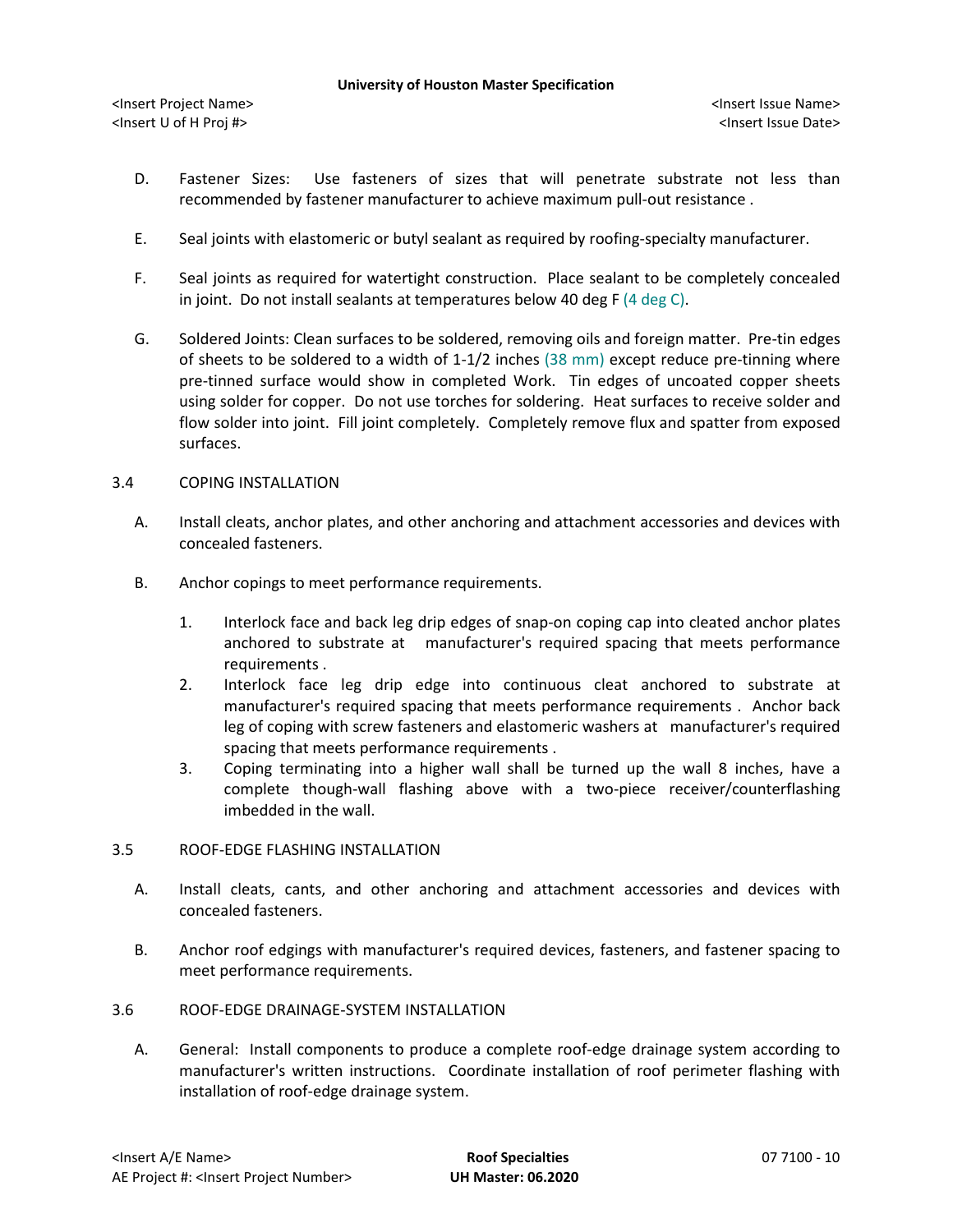- B. Gutters: Join and seal gutter lengths. Allow for thermal expansion. Attach gutters to firmly anchored gutter supports spaced not more than 24 inches (610 mm) apart and 6 inches from each end. Attach ends with rivets and seal with sealant to make watertight. Slope to downspouts.
	- 1. Install gutter with expansion joints at locations indicated but not exceeding 50 feet (15.2 m) apart. Install expansion joint caps.
	- 2. Install continuous leaf guards on gutters with noncorrosive fasteners, removable for cleaning gutters.
- C. Downspouts: Join sections with manufacturer's standard telescoping joints. Provide hangers with fasteners designed to hold downspouts securely to walls and 1 inch (25 mm) away from walls; locate fasteners at top and bottom and at approximately 60 inches (1500 mm) o.c.
	- 1. Connect downspouts to underground drainage system indicated.
- D. Parapet Scuppers: Install scuppers through parapet where indicated. Continuously support scupper, set to correct elevation, and seal flanges to interior wall face, over cants or tapered edge strips, and under roofing membrane.
	- 1. All scuppers shall be fully supported by wood blocking extending to the deck and a minimum of 1 inch beyond the scupper flange in all directions
	- 2. Anchor scupper closure trim flange to exterior wall and seal or solder to scupper.
	- 3. Loosely lock front edge of scupper with conductor head.
	- 4. Seal or solder exterior wall scupper flanges into back of conductor head.
	- 5. Scuppers shall have a minimum 1-inch drip edge turned down 45° on the outside with a 1/2-inch hem.
	- 6. All scuppers shall have an escutcheon plate on the outside attached to the exterior wall with concealed fasteners. The escutcheon shall fully cover the rough opening and be sealed with an approved elastomeric sealant to prevent moisture entry.
- E. Conductor Heads: Anchor securely to wall with elevation of conductor top edge 1 inch (25 mm) below scupper discharge. Attach bird screens of hardware cloth to top of conductor heads

### 3.7 CLEANING AND PROTECTION

- A. Clean and neutralize flux materials. Clean off excess solder and sealants.
- B. Remove temporary protective coverings and strippable films as roof specialties are installed. On completion of installation, clean finished surfaces including removing unused fasteners, metal filings, pop rivet stems, and pieces of flashing. Maintain roof specialties in a clean condition during construction.